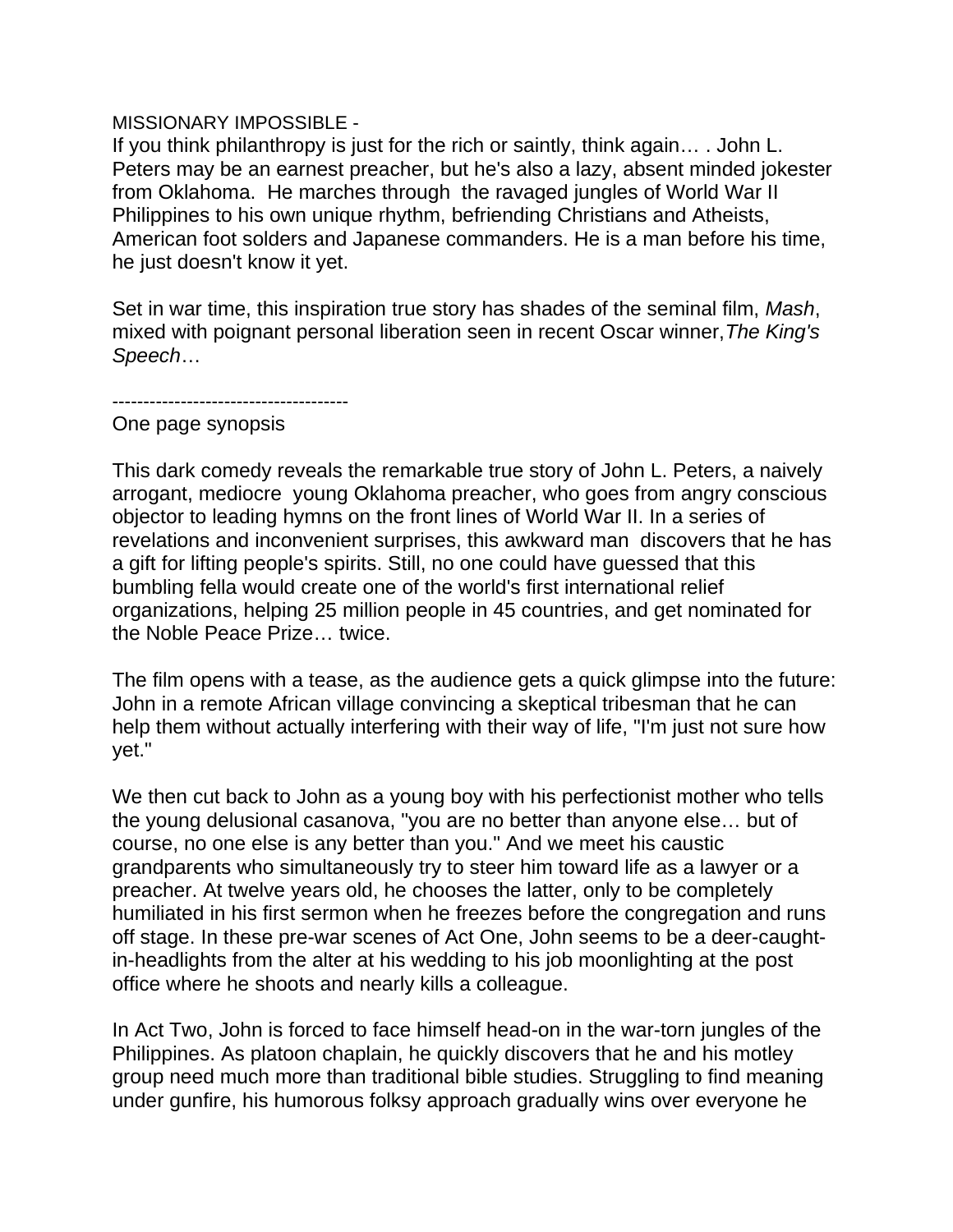encounters: Christians and Atheists, American foot soldiers and captured Japanese commanders.

When one soldier contemplates suicide upon learning that his wife is having an affair, John encourages him to go through with it, reminding him that "your wife and that old boy will get \$10,000 from your GI life insurance and then they can really go to town." HIs practical wisdom prevails.

For John, the turning point comes when a new recruit from Tennessee receives a letter from the draft board back home informing him that he is 4-F, meaning that, as the sole able bodied man on his father's farm, he is declared exempt from service. With no time to reflect on this irony, the young man is hit and killed by shrapnel just hours later. Suddenly, John find's his belief in God shaken to the core as he questions his very existence and makes a foxhole promise that he will one day make sense of all this suffering.

Set in a volatile time in history, the movie explores timeless issues of work and family relationships and how they must adapt to survive. The shocking and poignant scenes between soldiers at war are punctuated by cuts back to Oklahoma where John's patient but brutally honest wife, Kay and their young son Don maintain strength in his absence. We watch Kay open John's letters, one after another, with little Don in the background, missing his father. His family is his foundation, but as John's global crusade grows larger, can they continue to support him when matters at home become more difficult?

Even after John returns home to his family, his gnawing curiosity and natural restlessness prevent him from settling into a quiet life of husband, father and small town preacher. Don is taken ill and John becomes increasingly depressed as he struggles to fit into a post war existence. Their marriage's solid foundation is threatened as Kay and John begin arguing. He clings to a macho military mentality, and she questions his ability to soften and be the husband and father that she once knew.

In Act Three, John once again finds himself speechless before a blank faced congregation. For a moment he appears to be frozen just like he was as a boy, until he catches the eyes of his loving wife, discards his prepared remarks, and speaks eloquently from his heart. The foxhole promise made to the fallen soldier from Tennessee finally makes sense. With this newfound confidence, John shares his vision of a world where we are all neighbors helping each other. At this time in history, his ideas are revolutionary: John demands that third world countries be given a hand-up, not a hand-out.

John finishes his speech to thunderous applause and returns to the comfort of